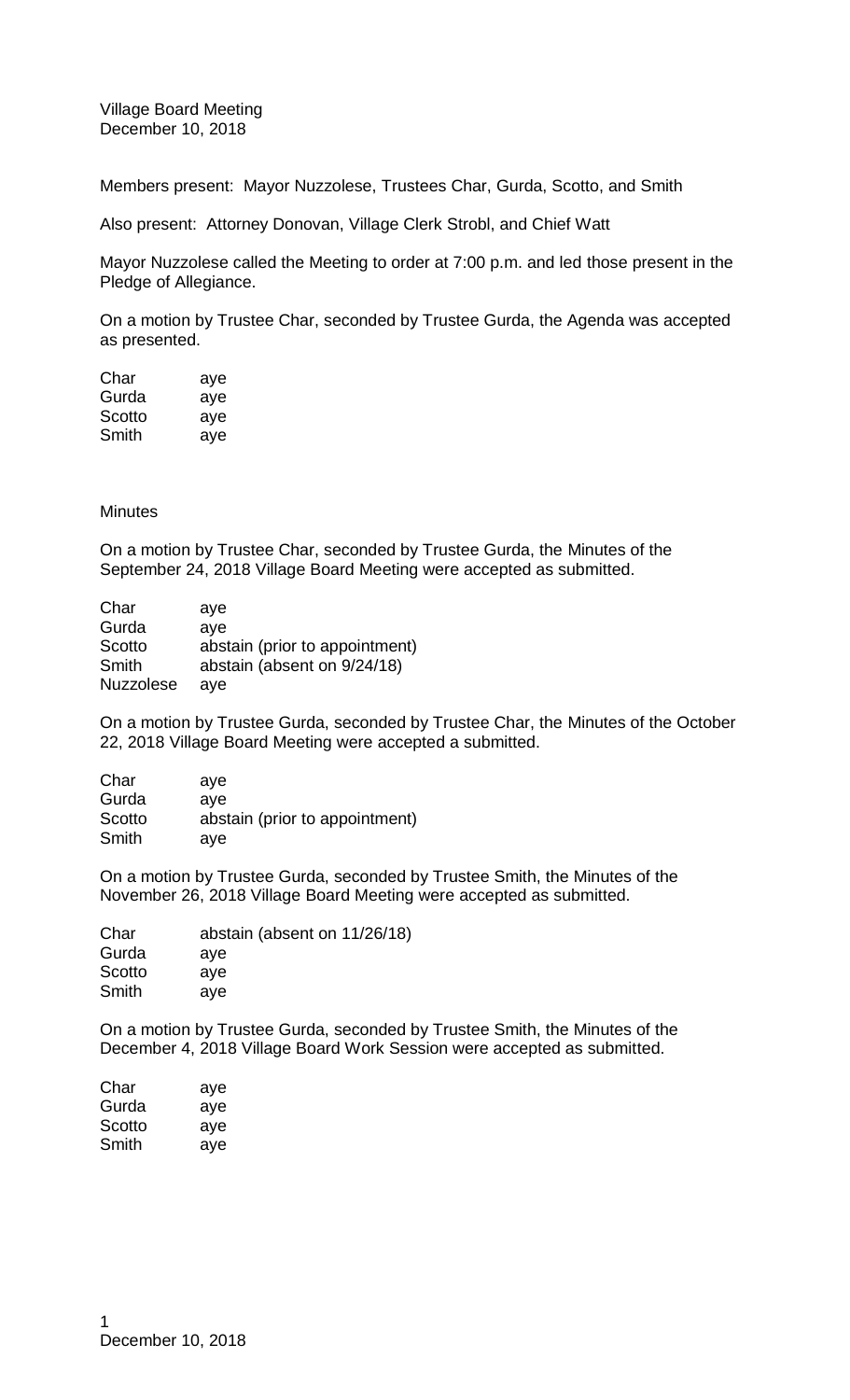Items of Business

On a motion by Trustee Char, seconded by Trustee Smith, the Mayor is hereby authorized to sign a proposal from Nugent & Haeussler, P.C., Certified Public Accountants, for the purpose of conducting an audit of the Justice Court Department for the period ended May 31, 2018, as required in Section 2019-a of the Uniform Justice Court Act. It is understood that the fee for this service will not exceed \$3,000.00.

| Char   | aye |
|--------|-----|
| Gurda  | aye |
| Scotto | aye |
| Smith  | ave |

On a motion by Trustee Char, seconded by Trustee Smith, the Mayor is hereby authorized to sign a proposal from Lanc & Tully Engineering and Surveying, P.C., for Engineering & Surveying Services for the Bruen Place & St. James Place Water Main Replacement 2019 CDBG Program Project. The estimated costs for the proposal are: Location and Topographic Survey \$5,400, Design and Contract Documents \$13,500, Project Bidding \$2,500, and Construction Observation and Contract Administration \$19,000, for an overall estimated project cost of \$40,400.00.

| Char   | aye |
|--------|-----|
| Gurda  | aye |
| Scotto | aye |
| Smith  | ave |

On a motion by Trustee Char, seconded by Trustee Gurda, the Village Board of the Village of Goshen hereby adopts the attached Claims Audit Policy, as recommended by the Office of the State Comptroller of the State of New York.

| Char   | aye |
|--------|-----|
| Gurda  | aye |
| Scotto | aye |
| Smith  | aye |

#### VILLAGE OF GOSHEN COUNTY OF ORANGE STATE OF NEW YORK

### CLAIMS AUDIT POLICY

Process and Responsible Parties

The audit of claims (or vouchers) is an important internal control activity. In order to ensure that tax dollars are spent efficiently, it is essential that a thorough, deliberate, and independent audit of claims be conducted before payments are authorized. With constant pressure to do more with less, the Village cannot afford to overpay vendors, lose discounts, or pay for goods and services not received. An effective audit of claims can also help in preventing unauthorized, improper, or fraudulent claims from being paid.

The governing board (Mayor and Trustees) is ultimately responsible for the audit of claims.

Having the Village Board audit claims is a potentially strong internal control because it segregates two key functions: purchase of goods and services, and authorization of payments for those goods and services.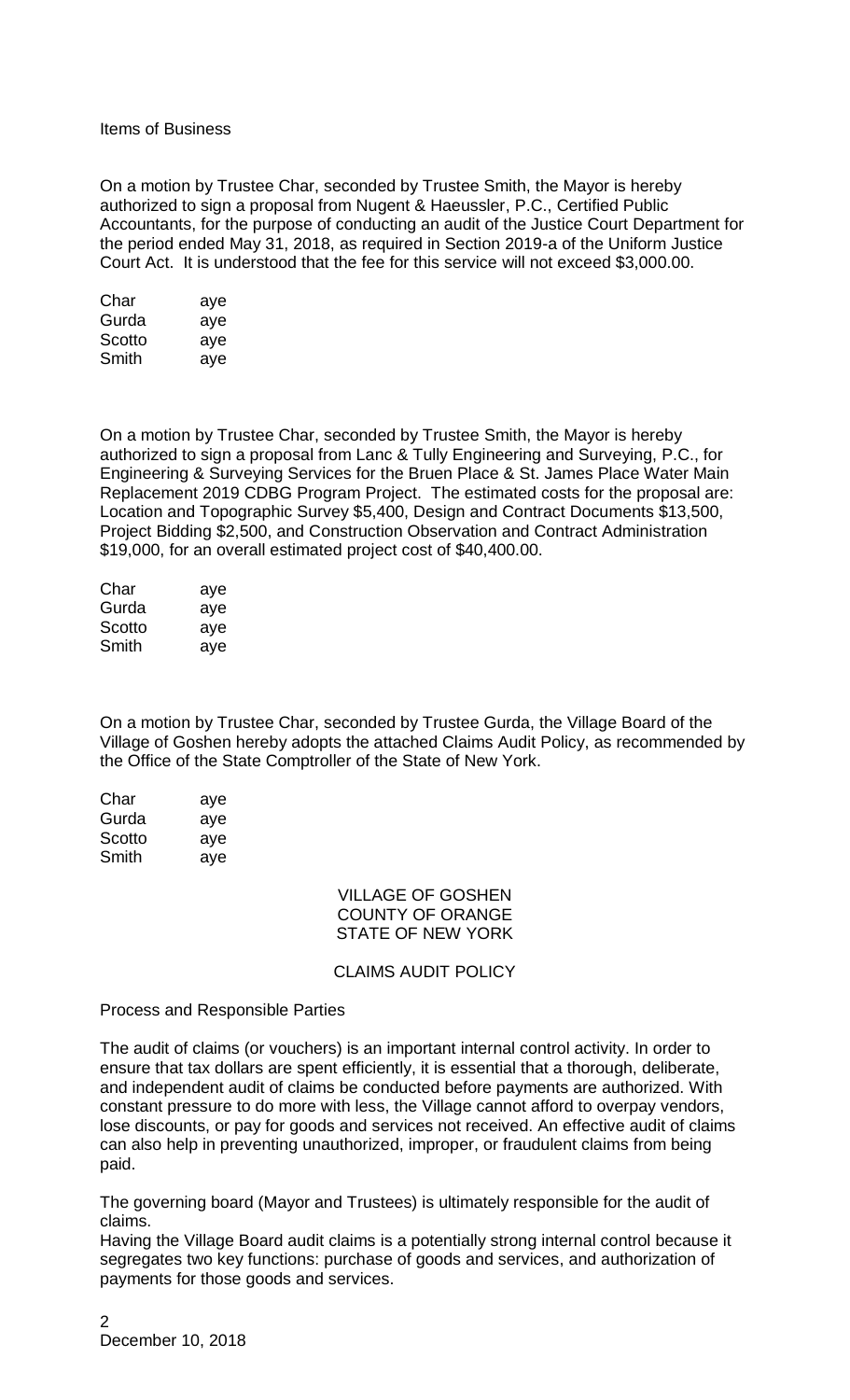Anyone seeking compensation from the Village of Goshen for any purpose must submit a claim in the form of a voucher. The claimant should fill in the necessary information and include all back-up documentations such as receipts, invoices, previously approved purchase orders, or other proofs. The claimant then submits the voucher to the department responsible for the purchase.

It is the Department Head's responsibility to communicate with their assigned liaison or trustee prior to making the purchase. All purchases must be made in accordance with the Village's Procurement Policy. Purchases should only be made if funds are budgeted and available; and the purchase is necessary to the operation and functions of the department. It is the responsibility of the Department Head to review each claim for accuracy, assign it a fund account number, and indicate approval by signing the "department approval" section. Once the Department Head is satisfied that the voucher is ready to be paid, they should submit it to the Treasurer's office for further processing.

The Treasurer or their designee reviews the voucher for the following: claimant's signature, back-up documentation, department approval signature, and fund account number. The voucher is then presented to the Village Board for their review.

It is the responsibility of the Village Board to audit all claims. Each voucher should be reviewed for accuracy, necessity, and fund availability. By signing the "approval for payment" section of the voucher you are attesting that you have reviewed it and offer your consent for the payment of the claim contained within. The top of each voucher specifies the department making the purchase. The trustee assigned to that department (liaison) should sign the first line of the "approval for payment" section. Two additional trustees must then review and sign the voucher before it may be paid. If the trustees have questions or concerns they should not sign the voucher, but rather reach out to the Department Head or Treasurer for clarification.

After a voucher has passed through each stage of the audit the Treasurer's office will process payment. Payments are usually issued on a Thursday – only in non-payroll weeks. Once payment has been completed the Treasurer will then submit an abstract, or list of all paid claims and their check numbers, to the board.

Back-up Documentation Requirements

Parts, Supplies, Commodities, and Services

Original invoices or bills of sale are required. Documentation should be itemized and include all charges separately. If necessary, Department Heads should make additional notations on the voucher to clarify the purpose and detail the costs.

# Mileage and Other Reimbursable Costs

Approval from the Village Board, in the form of a resolution, must be obtained before any expenditure of reimbursable costs. For example, if attending off premise training, a request should be made in writing to the Village Board stating the date, time, and anticipated expenses. The Board must approve the request prior to the employee attending. No reimbursements will be paid for training, mileage, or out of pocket expenses without prior Board approval. Original receipts must be submitted with requests for reimbursements of out-of-pocket expenses. Out-of-pocket expenses might include shipping/postage costs, tolls, meals, and lodging. Every effort should be made to pre-pay lodging and other expenses through the Village to avoid taxes or other fees from which the Village may be exempt. Reimbursement requests for mileage must include a detailed mileage log. A sample mileage log is attached.

#### Timeline Summary

It can take several weeks for a voucher to travel through the entire audit process from receipt to payment. Department Heads are encouraged to review vouchers in a timely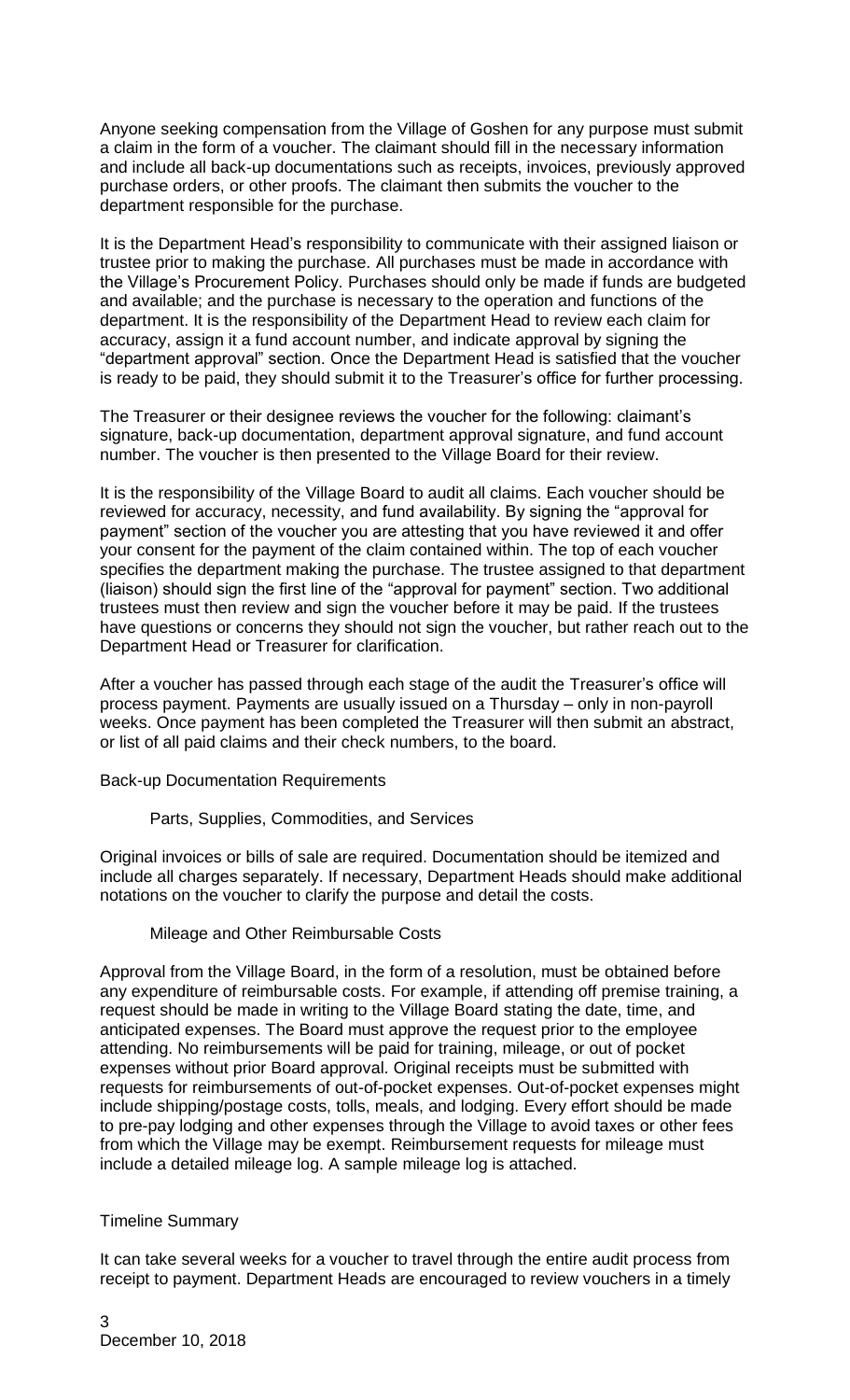manner upon receipt. The Treasurer's office makes every effort to issue payments twice per month, only in non-payroll weeks, and usually on a Thursday.

- Department Head recognizes the need for an expenditure, following all procurement policy procedures and obtaining verbal or written approval from liaison if necessary.
- Claimant or vendor submits voucher
- Department Head reviews and approves the voucher, forwarding it along to the Treasurer's office
- Treasurer's office reviews the voucher and forwards it to the Mayor and Board
- Mayor and Board review the voucher, signing their approval, and returning to the Treasurer's office
- Treasurer's office organizes approved vouchers, issues payment, and provides an abstract to the Village Board

The following was moved by Trustee Char, and seconded by Trustee Gurda:

**WHEREAS,** pursuant to a resolution duly adopted by the Village Board on November 26, 2018, regarding the residential subdivision known as "Harness Estates, Phase 2B," among other items addressed in said resolution, the performance bond for the proposed public thoroughfare to be known as Cane Court was established as \$312,247.80; and

**WHEREAS,** additional work has now been performed on the said Cane Court which work will allow the bond amount heretofore required to be reduced; and

**WHEREAS**, the Village Engineer, Lanc & Tully Engineering and Land Surveying, P.C., pursuant to correspondence dated December 6, 2018, has now recommended that the said amount of the performance bond required be reduced from \$312,247.80 to \$244,654.20;

# **NOW, THEREFORE, IT IS HEREBY,**

**RESOLVED,** that the Performance Bond amount for the completion of Cane Court be now established as \$244,654.20 and that a Performance Bond, satisfactory to the Village Attorney, in a form authorized by New York State Village Law 7-730(9), be posted with the Village of Goshen prior to the Planning Board Chair affixing her signature to the subdivision plat; and it is further

**RESOLVED**, that the engineering inspection fees in the amount of \$25,576.56 relative to required inspections for Cane Court be deposited with the Village of Goshen prior to the Planning Board Chair affixing her signature to the subdivision plat; and it is further

**RESOLVED**, that all other provisions of the prior Resolution are ratified and remain in full force and effect.

| Char   | aye |
|--------|-----|
| Gurda  | aye |
| Scotto | aye |
| Smith  | aye |